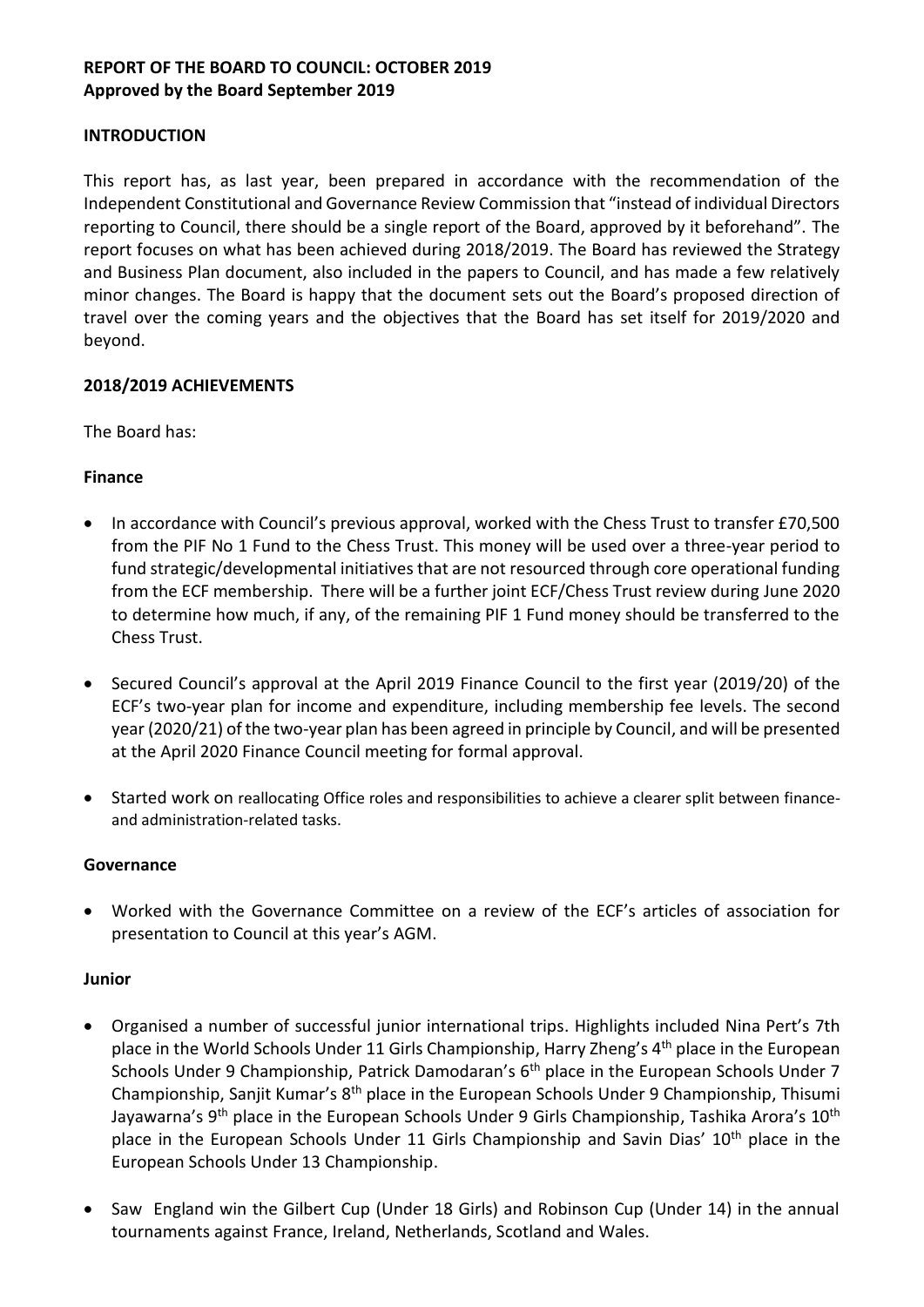- In partnership with the United Kingdom Chess Challenge, continued the development and expansion of the International Programme at the ECF Chess Academy. 19 % of attendees on the study weekends are now female.
- Supported the Chess Trust in further developing the Accelerator Programme for our elite junior players.
- Initiated the English Girls Championship, held at Blenheim Palace on 19-20 October.
- Continued to work with junior organisations such as UKCC to roll out free first year junior Silver membership.

## **Women**

- Held the most successful English Women's Championships to date at the Royal Hotel Hull, with no fewer than 34 entrants. This formed the centrepiece of the English Women's Chess Festival, where, as with last year's British Championships, we collaborated with Hull and District Chess Association, Hull City Council, Hull Culture & Leisure and private sponsors to put together an excellent programme including coaching for players and local girls, talks, simultaneous displays, commentary and a barbecue reception.
- Gave conditions support to women participating in the 2019 British Championship held at Torquay and also held a women's reception there.
- Supported women to compete individually and in team events overseas.
- Provided financial support to a number of non-ECF events such as the Teesside International Women's Invitational, Paignton Chess Congress and the Hammersmith Chess Club Women's Chess Month, and agreed to support the Caplin Hastings International Chess Congress. We also provided financial support to allow the 4NCL and Chess England to offer free female entry at some of their weekend congresses.
- Worked in partnership with CSC, FIDE and ECU to organise the 7<sup>th</sup> London Chess Conference, which will take place on 30 November and 1 December 2019 at the Irish Cultural Centre in Hammersmith, and the theme of which will be "Chess and Female Empowerment". This is a major achievement and is probably the first time ever that ECF, FIDE and ECU have cooperated together in a major international chess conference. All ECF women members will be allowed free entry to the conference.

#### **Home**

- Presided over a very successful British Championships at the Riviera Centre, Torquay. Our thanks are due to the officers and members of the Devon County Chess Association for their support of the Championships in many ways, including providing a very comprehensive and enjoyable social programme. Negotiations for next year's venue have proved problematic, with our first choice venues seeking to renegotiate prices late in the day. Torquay, however, are very keen to have us back, and we therefore feel that this is the best option given the significantly lower venue costs.
- Successfully organised the second UK Open Blitz Championships, which achieved a total of 453 players in total. The total number is a significant improvement on last year's inaugural event which achieved a total of 333 entrants, and we hope to continuing growing this highly successful event with further increases in participation levels next year.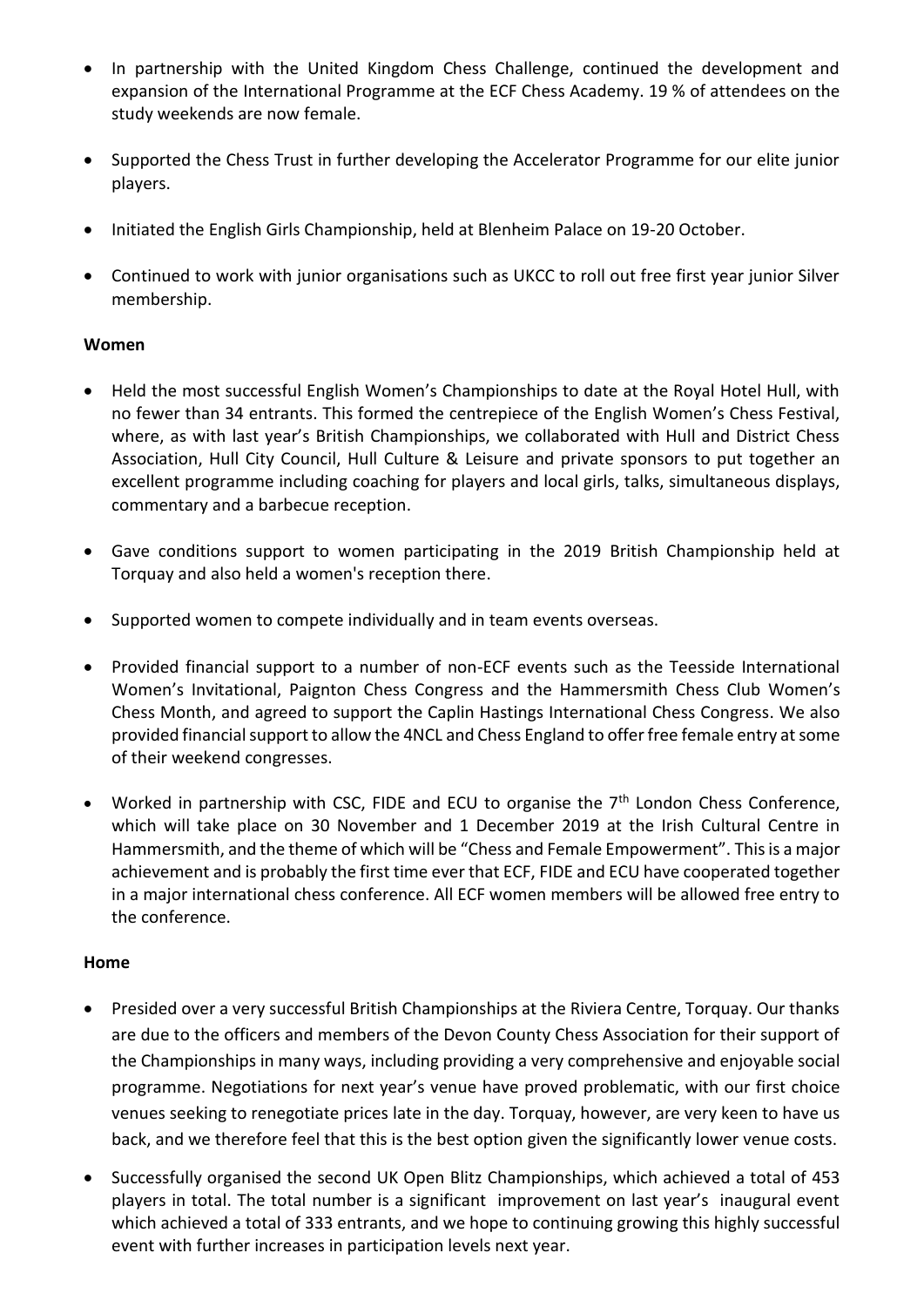- Organised the Finals Day of the 100<sup>th</sup> County Championship Finals. Kettering Conference and Leisure Centre proved to be an excellent venue and received plaudits from many players, and we accordingly intend to take up the option to hold the next two years' Finals Days there. The new venue, although central, still unfortunately resulted in Devon defaulting in their match; we will be looking at ways to avoid this next year, maybe by allowing counties to make alternative arrangements if certain geographical conditions are met.
- Reinstated the English Seniors Individual Championship with a highly successful event held in Solihull in April 2019. The Event was held over four days, with the winners from the two sections becoming English Over 50 and Over 65 champions for 2019/2020.
- Continued a series of prison visits setting up and supporting chess clubs; visits include Q&A sessions, talks, simuls and donations of equipment and books. In our view the value of this work cannot be over-estimated. England also participated for the first time in the World Online Prison Chess World Championships, facilitated by ECF and CSC at HMP Wandsworth. Eight countries took part from three continents; although England finished last (there was not nearly as much preparation as we would have liked) the prisoners thoroughly enjoyed the event, and our hope is that England will continue to be represented in future championships.
- Developed draft anti-cheating guidelines for discussion with arbiters and organisers.

## **Membership**

- Presided over an increase in membership numbers from 9,946 (9,441 paying) at the end of the 2015-16 season to 12,717 (10,598 paying) at the end of the 2018-19 season. While the underlying increase in paying members is very welcome, the ECF's challenge is to retain a large proportion of the free junior Silver membership increase as longer-term paying members.
- Continued to improve the service and options available to members on the new membership system (Azolve), including giving members the opportunity to pay their subscriptions by direct debit.
- Continued to improve the service and options available to members on the new membership system (Azolve), including giving members the opportunity to pay their subscriptions by direct debit.
- Continued to roll out the League Management System, which has been used with great success in 2018-19 by a number of leagues.
- Launched the new Supporter category, which is targeted principally at casual/social players. Takeup thus far has been slow, and one of the ECF's challenges this coming year will be to advertise and market the Supporter category much more widely.
- Extended the range of benefits available to ECF members and supporters. In particular, we have:
- o Set up arrangements with Chess Direct and Chess & Bridge for ECF members to be able to shop at discounted prices;
- $\circ$  In partnership with a number of online chess providers, put in place facilities for ECF members and supporters to play online as members of ECF teams / clubs. The platform will allow members and supporters to take part in regular ECF rated competitions hosted by their preferred online provider(s), and to gain ECF internet ratings which will be published monthly based on their results in these events. The platform will also allow the ECF to run national and international online team events for members and supporters. The service is currently being beta tested with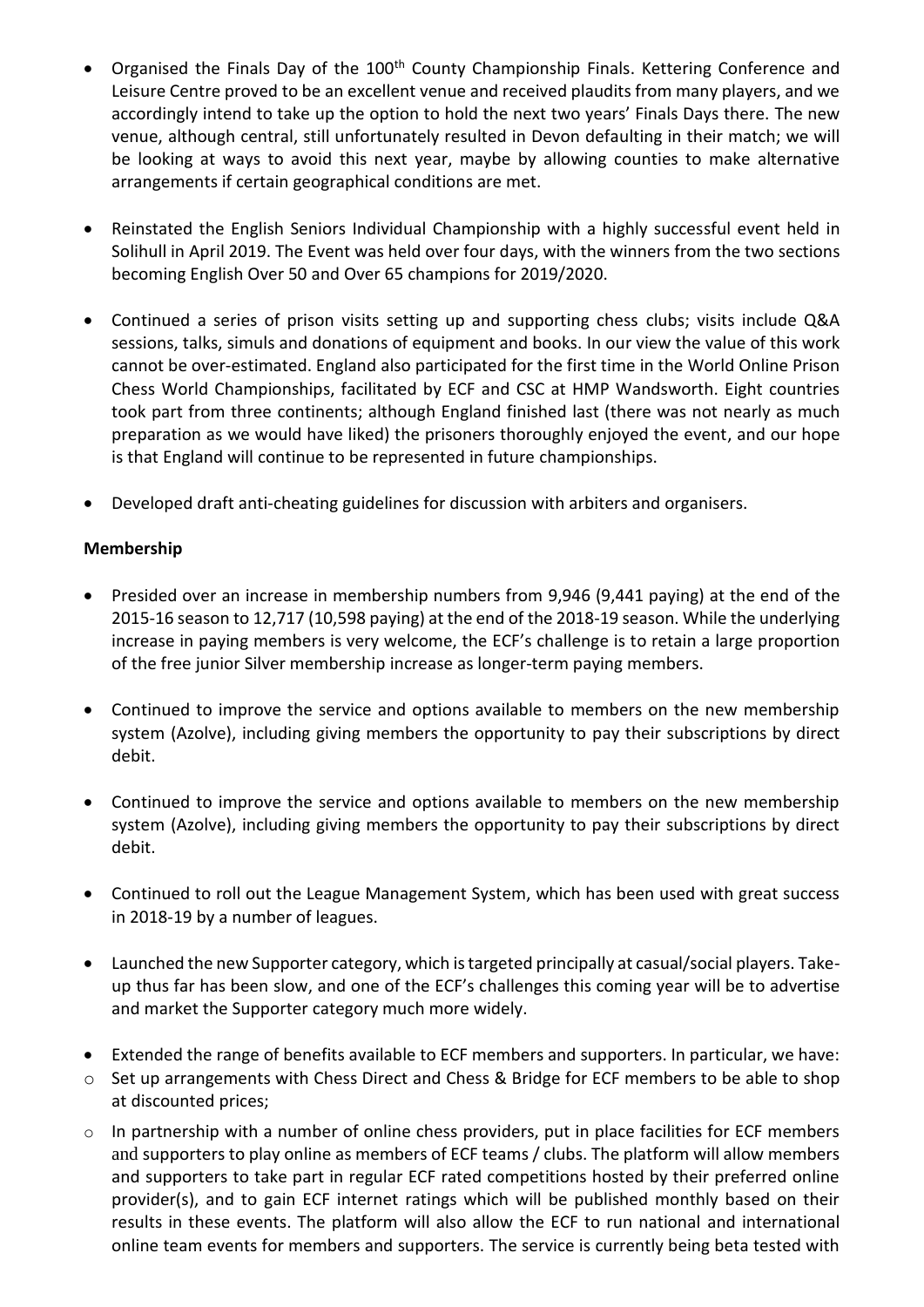a group of ECF members and supporters and is expected to go live before the end of the calendar year.

- Moved forward with the monthly grading project. We have had some very good discussions with the Welsh Chess Union, the outcome of which is that the two federations will be working together on implementing the planned new monthly grading system. The project is being led on the ECF side by Director of Membership Dave Thomas and Manager of Grading Brian Valentine. We are now producing the detailed specifications document that will enable the requisite monthly grading programming to take place.
- Put in place detailed membership statistics and key performance indicators which are now available on the website.

## **International**

- Supported our international efforts in what has been a great year for English international chess in which the Open team built on their excellent 5th placing at the Batumi Olympiad in 2018 with a silver medal in the World Team Championships at Astana, our best results in nearly 20 years. Our leading players also enjoyed individual success with Luke McShane, Gawain Jones and Michael Adams all qualifying for the 2019 World Cup meaning that England has three players involved for the first time in many years. Gawain Jones won the Sigeman Masters and became the fifth English player to go over 2700 as our top 5 five all hovered around 2680-2700, and we improved our position in the world rankings from 12th to 11th at the time of writing. Our biggest challenge remains replacing one or more of our top six players over the next 5-10 years, as we have effectively lost a generation.
- Saw England field five teams in the 2018 European Club Cup, with entry fees paid for as usual by the 4NCL. It remains an objective to get one of the stronger teams there. There were promising signs on the norms and titles front, with a number of our younger players achieving success; IM titles were achieved by Brandon Clarke, Joseph McPhillips, Adam Taylor and Matthew Wadsworth, who also scored a GM result in the 4NCL.
- Organised English teams' participation in the European Senior Team Chess Championships in Croatia, sending 16 players this year as opposed to only five for last year's event.
- Provided financial and operational support to the growing number of international tournaments in England, including the Northumbria Masters, the 4NCL's Hull International GM norm tournament and the Caplin Hastings International Chess Tournament.
- Put in place detailed international key performance indicators which are now available on the website.

#### **Office**

- Transformed the Yearbook into an annual news digest, a process which will be further developed in 2020 in partnership with Chess & Bridge. Contact information for clubs, leagues, counties, unions etc is now held where it should be on the ECF website and on local organisations' websites.
- Continued with our overhaul of the website to make the content and resources clearer and more easily available.

#### **All Directorates**